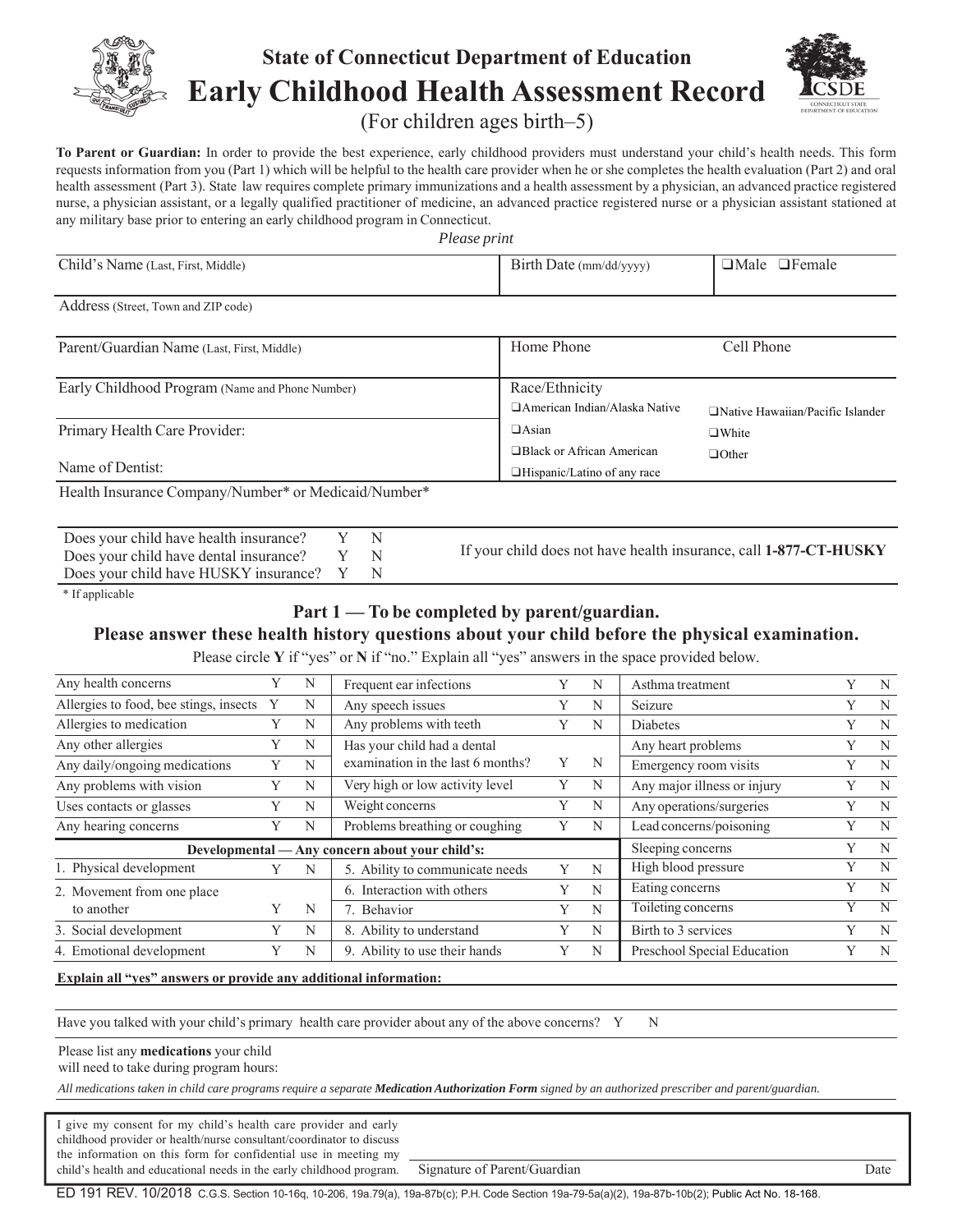## **Part 2 — Medical Evaluation** ED 191 REV. 10/2018

### **Health Care Provider must complete and sign the medical evaluation, physical examination and immunization record.**

|                                                                                                                                    |                                                                                                                                                                                                                                    | Child's Name                                                                                                                                                                                                                                                                                                                                                                                                                                                                                                  |                                          |                                                                                             |                         |  |  |
|------------------------------------------------------------------------------------------------------------------------------------|------------------------------------------------------------------------------------------------------------------------------------------------------------------------------------------------------------------------------------|---------------------------------------------------------------------------------------------------------------------------------------------------------------------------------------------------------------------------------------------------------------------------------------------------------------------------------------------------------------------------------------------------------------------------------------------------------------------------------------------------------------|------------------------------------------|---------------------------------------------------------------------------------------------|-------------------------|--|--|
|                                                                                                                                    |                                                                                                                                                                                                                                    | I have reviewed the health history information provided in Part I of this form                                                                                                                                                                                                                                                                                                                                                                                                                                |                                          | (mm/dd/yyyy)                                                                                | (mm/dd/yyyy)            |  |  |
| <b>Physical Exam</b>                                                                                                               | Note: *Mandated Screening/Test to be completed by provider.                                                                                                                                                                        | *HT____in/cm____% *Weight____lbs._____oz /_____% BMI____/____% *HC____in/cm_____%                                                                                                                                                                                                                                                                                                                                                                                                                             |                                          |                                                                                             |                         |  |  |
| <b>Screenings</b>                                                                                                                  |                                                                                                                                                                                                                                    |                                                                                                                                                                                                                                                                                                                                                                                                                                                                                                               | (Birth-24 months)                        |                                                                                             | (Annually at 3–5 years) |  |  |
| *Vision Screening<br>(Birth to 3 yrs.)<br>□ EPSDT Annually at 3 yrs.<br>(Early and Periodic Screening,<br>Diagnosis and Treatment) | <b>EPSDT</b> Subjective Screen Completed                                                                                                                                                                                           | *Hearing Screening<br><b>EPSDT</b> Subjective Screen Completed<br>(Birth to 4 yrs.)<br>$\Box$ EPSDT Annually at 4 yrs.<br>(Early and Periodic Screening,<br>Diagnosis and Treatment)                                                                                                                                                                                                                                                                                                                          |                                          | *Anemia: at 9 to 12 months and 2 years<br>*Hgb/Hct:                                         |                         |  |  |
| Type:                                                                                                                              | Right<br>Left                                                                                                                                                                                                                      | Right<br>Type:                                                                                                                                                                                                                                                                                                                                                                                                                                                                                                | Left                                     |                                                                                             | *Date                   |  |  |
| With glasses                                                                                                                       | 20/<br>20/                                                                                                                                                                                                                         | $\Box$ Pass                                                                                                                                                                                                                                                                                                                                                                                                                                                                                                   | $\square$ Pass                           | *Lead: at 1 and 2 years; if no result                                                       |                         |  |  |
| Without glasses                                                                                                                    | 20/<br>20/                                                                                                                                                                                                                         | $\Box$ Fail                                                                                                                                                                                                                                                                                                                                                                                                                                                                                                   | $\Box$ Fail                              | screen between $25 - 72$ months                                                             |                         |  |  |
| $\Box$ Unable to assess                                                                                                            |                                                                                                                                                                                                                                    | $\Box$ Unable to assess                                                                                                                                                                                                                                                                                                                                                                                                                                                                                       |                                          | History of Lead level                                                                       |                         |  |  |
|                                                                                                                                    | □Referral made to:                                                                                                                                                                                                                 | □Referral made to: <u>●</u>                                                                                                                                                                                                                                                                                                                                                                                                                                                                                   |                                          | $\geq$ 5µg/dL $\Box$ No $\Box$ Yes                                                          |                         |  |  |
|                                                                                                                                    | *TB: High-risk group? $\Box$ No $\Box$ Yes<br>Test done: No UYes Date:                                                                                                                                                             | *Dental Concerns                                                                                                                                                                                                                                                                                                                                                                                                                                                                                              | $\Box$ No $\Box$ Yes                     | *Result/Level:                                                                              | *Date                   |  |  |
|                                                                                                                                    | Treatment: The contract of the contract of the contract of the contract of the contract of the contract of the contract of the contract of the contract of the contract of the contract of the contract of the contract of the     | Has this child received dental care in<br>the last 6 months? $\Box$ No $\Box$ Yes                                                                                                                                                                                                                                                                                                                                                                                                                             |                                          | Other:                                                                                      |                         |  |  |
|                                                                                                                                    | *Developmental Assessment: (Birth–5 years)                                                                                                                                                                                         | $\Box$ No $\Box$ Yes                                                                                                                                                                                                                                                                                                                                                                                                                                                                                          | Type:                                    |                                                                                             |                         |  |  |
| <b>Results:</b>                                                                                                                    |                                                                                                                                                                                                                                    |                                                                                                                                                                                                                                                                                                                                                                                                                                                                                                               |                                          |                                                                                             |                         |  |  |
| *IMMUNIZATIONS                                                                                                                     |                                                                                                                                                                                                                                    | <b>QUp to Date or QCatch-up Schedule: MUST HAVE IMMUNIZATION RECORD ATTACHED</b>                                                                                                                                                                                                                                                                                                                                                                                                                              |                                          |                                                                                             |                         |  |  |
| *Chronic Disease Assessment:                                                                                                       |                                                                                                                                                                                                                                    |                                                                                                                                                                                                                                                                                                                                                                                                                                                                                                               |                                          |                                                                                             |                         |  |  |
| Asthma                                                                                                                             | $\Box$ No<br>$\Box$ Yes:                                                                                                                                                                                                           | $\Box$ Intermittent<br>$\Box$ Mild Persistent<br>If yes, please provide a copy of an Asthma Action Plan<br>$\Box$ Rescue medication required in child care setting: $\Box$ No                                                                                                                                                                                                                                                                                                                                 | $\Box$ Moderate Persistent<br>$\Box$ Yes | $\Box$ Severe Persistent                                                                    | $\Box$ Exercise induced |  |  |
| <b>Allergies</b>                                                                                                                   | $\Box$ Yes:<br>$\Box$ No<br>Epi Pen required:<br>$\Box$ No $\Box$ Yes<br>History/risk of Anaphylaxis: No UYes:<br>□Food □Insects □Latex □Medication □Unknown source<br>If yes, please provide a copy of the Emergency Allergy Plan |                                                                                                                                                                                                                                                                                                                                                                                                                                                                                                               |                                          |                                                                                             |                         |  |  |
| <b>Diabetes</b>                                                                                                                    | $\Box$ No<br>$\Box$ Yes:                                                                                                                                                                                                           | $\Box$ Type I $\Box$ Type II                                                                                                                                                                                                                                                                                                                                                                                                                                                                                  |                                          |                                                                                             |                         |  |  |
| <b>Seizures</b>                                                                                                                    | $\Box$ No<br>$\Box$ Yes:                                                                                                                                                                                                           | $Type: \_\_\_\_\_\_\_\_\_\_\_\_\_\_\_\_\_\_\_\_\_\_$                                                                                                                                                                                                                                                                                                                                                                                                                                                          |                                          |                                                                                             |                         |  |  |
| $\Box$ Vision                                                                                                                      |                                                                                                                                                                                                                                    | $\Box$ This child has the following problems which may adversely affect his or her educational experience:<br>$\Box$ Auditory $\Box$ Speech/Language $\Box$ Physical $\Box$ Emotional/Social<br>$\Box$ This child has a developmental delay/disability that may require intervention at the program.<br>This child has a special health care need which may require intervention at the program, e.g., special diet, long-term/ongoing/daily/emergency<br>medication, history of contagious disease. Specify: | <b>Behavior</b>                          |                                                                                             |                         |  |  |
|                                                                                                                                    | safely in the program.                                                                                                                                                                                                             | $\Box$ No $\Box$ Yes This child has a medical or emotional illness/disorder that now poses a risk to other children or affects his/her ability to participate                                                                                                                                                                                                                                                                                                                                                 |                                          |                                                                                             |                         |  |  |
|                                                                                                                                    | $\Box$ No $\Box$ Yes This child may fully participate in the program.                                                                                                                                                              | □No □Yes Based on this comprehensive history and physical examination, this child has maintained his/her level of wellness.<br>$\Box$ No $\Box$ Yes This child may fully participate in the program with the following restrictions/adaptation: (Specify reason and restriction.)                                                                                                                                                                                                                             |                                          |                                                                                             |                         |  |  |
|                                                                                                                                    | $\Box$ No $\Box$ Yes Is this the child's medical home?                                                                                                                                                                             | and/or nurse/health consultant/coordinator.                                                                                                                                                                                                                                                                                                                                                                                                                                                                   |                                          | $\Box$ I would like to discuss information in this report with the early childhood provider |                         |  |  |
|                                                                                                                                    |                                                                                                                                                                                                                                    |                                                                                                                                                                                                                                                                                                                                                                                                                                                                                                               |                                          |                                                                                             |                         |  |  |
|                                                                                                                                    |                                                                                                                                                                                                                                    |                                                                                                                                                                                                                                                                                                                                                                                                                                                                                                               |                                          |                                                                                             |                         |  |  |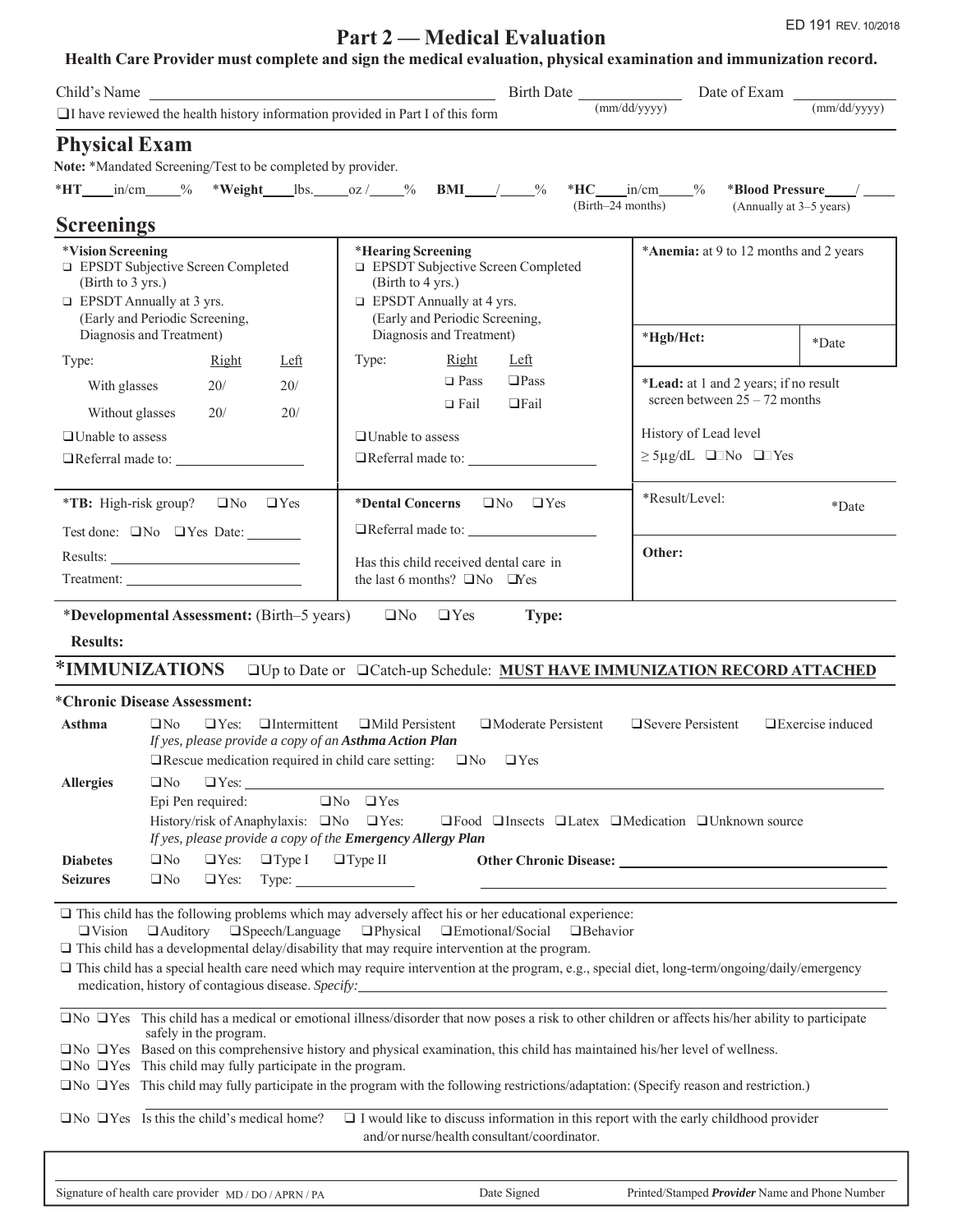### **Part 3 — Oral Health Assessment/Screening**

#### **Health Care Provider must complete and sign the oral health assessment.**

To Parent(s) or Guardian(s):

State law requires that each local board of education request that an oral health assessment be conducted prior to public school enrollment, in either grade six or grade seven, and in either grade nine or grade ten (Public Act No. 18-168). The specific grade levels will be determined by the local board of education. The oral health assessment shall include a dental examination by a dentist or a visual screening and risk assessment for oral health conditions by a dental hygienist, or by a legally qualified practitioner of medicine, physician assistant or advanced practice registered nurse who has been trained in conducting an oral health assessment as part of a training program approved by the Commissioner of Public Health.

| Student Name (Last, First, Middle)         |                                                                                       | <b>Birth Date</b>                                                                                                                            |                              | Date of Exam            |            |  |
|--------------------------------------------|---------------------------------------------------------------------------------------|----------------------------------------------------------------------------------------------------------------------------------------------|------------------------------|-------------------------|------------|--|
| School                                     |                                                                                       | Grade                                                                                                                                        |                              | □Male □Female           |            |  |
| Home Address                               |                                                                                       |                                                                                                                                              |                              |                         |            |  |
| Parent/Guardian Name (Last, First, Middle) |                                                                                       |                                                                                                                                              | Home Phone                   |                         | Cell Phone |  |
| <b>Dental Examination</b>                  | <b>Visual Screening</b>                                                               | Normal                                                                                                                                       |                              | <b>Referral Made:</b>   |            |  |
| Completed by:<br><b>OD</b> entist          | Completed by:<br>$\Box$ MD/DO<br>$\Box$ APRN<br>$\Box$ PA<br><b>IDental Hygienist</b> | $\Box$ Yes<br>□ Abnormal (Describe)<br><u> 1990 - Johann Barbara, martxa alemani</u> ar a<br><u> 1989 - Johann Barnett, fransk politik (</u> |                              | $\Box$ Yes<br>$\Box$ No |            |  |
| <b>Risk Assessment</b>                     |                                                                                       |                                                                                                                                              | <b>Describe Risk Factors</b> |                         |            |  |
| $\Box$ Low                                 | □Dental or orthodontic appliance                                                      |                                                                                                                                              |                              | □ Carious lesions       |            |  |
| <b>I</b> Moderate                          | $\square$ Saliva                                                                      |                                                                                                                                              |                              | $\Box$ Restorations     |            |  |
| $\Box$ High                                | <b>Gingival</b> condition                                                             |                                                                                                                                              |                              | $\Box$ Pain             |            |  |
|                                            | $\Box$ Visible plaque                                                                 |                                                                                                                                              |                              | $\Box$ Swelling         |            |  |
|                                            | <b>Tooth demineralization</b>                                                         |                                                                                                                                              |                              | $\Box$ Trauma           |            |  |
|                                            | $\Box$ Other                                                                          |                                                                                                                                              | $\Box$ Other                 |                         |            |  |

Recommendation(s) by health care provider:  $\overline{\phantom{a}}$ 

I give permission for release and exchange of information on this form between the school nurse and health care provider for confidential use in meeting my child's health and educational needs in school.

Signature of Parent/Guardian Date